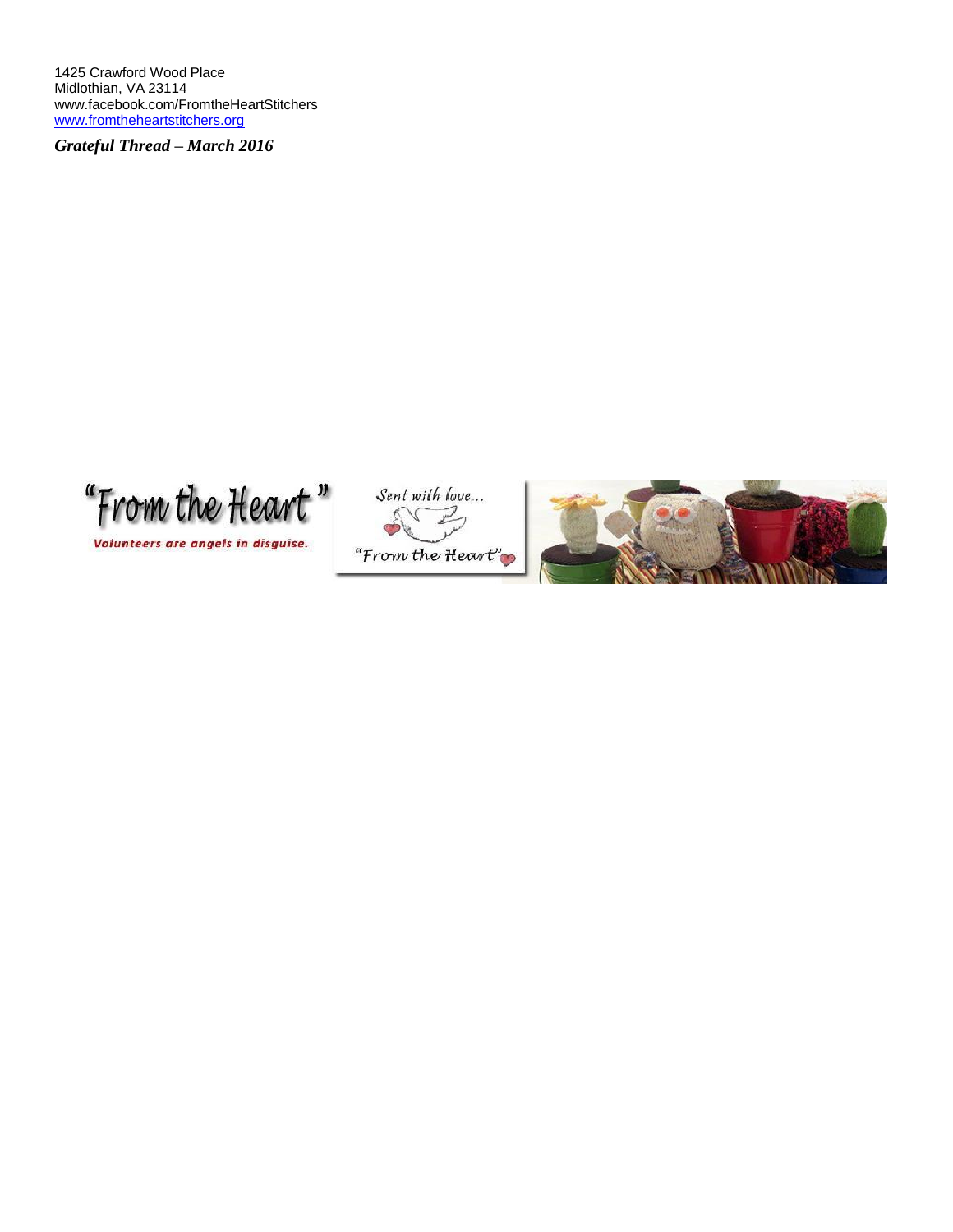# **Letter from Lois - March 2016**

During the first two months of 2016 we have distributed 3,351 items to our recipients. Adding that to our previous donations, we have now reached almost 240,000 folks, creating at least five times that in happy, smiling faces. You never cease to amaze me!

The Heart felt notes we get, the thank you's for caring and sharing...beautiful! You all are truly awesome and I know you can feel it yourselves when you realize just how your stitches are touching others, even if you never meet them, those folks have a special bond with you.

YOU are the reason we continue to hold our Retreat each year…to honor YOU! That's why we are From the Heart, because we really stitch and give from our Hearts. This year might just be very magical and with the focus on you it is sure to be inspiring. With our numbers growing, retreat space is limited. Please remember, when the call goes out, get your registrations in early! We don't want you to miss out on all the friendship, food, classes, thankful speakers, vendors and excitement.

Can't wait to see you there!

Lois

# **Important: Please read (re shopkeeping)**

The last couple of months have been very difficult in terms of getting volunteers to work the two-hour shifts at the shop and we have had a couple of occasions where there has been just one person signed up for shop duty. I believe that it has always happened that somebody at the shop offered to help so we did end up with two... as far as I know. While it is very kind of the volunteer to be willing to work alone and also kind of people in the shop to step up when asked, we feel it is not a good idea for this to continue as we have no way of knowing in advance if anybody will be at the shop or not and, for safety reasons, do not want a shopkeeper to be alone in the shop. The Board discussed this issue at their last meeting and decided that if we only have one volunteer shopkeeper, the shop either will not open (morning shift) or will close early if we don't have a second afternoon person. The scheduler will contact any shopkeeper signed up to work alone if necessary but, unfortunately, there is no way to notify all From the Heart members in advance. We are having a sign made which can be put on the door should this become necessary.

If you wish to become a shopkeeper to help prevent this from happening, please contact Eleanor Cannon at (804) 514-1168 or by email at [e-cannon@msn.com.](mailto:e-cannon@msn.com)

#### **Turtles and Thank You's**

As many of you know, we put out a call before Christmas for knitted and/or crocheted toy turtles to be donated to a local Correctional Center in order that the inmates might have a gift to give their children during the holiday season. Below is a typed copy of a hand-written letter Ginny Broughton (who delivered them to be distributed) received last week from Carson Tucker of the Powhatan County Board of Supervisors. Thank you to all who contributed to making it a better holiday season for so many children.

*"Dear Mrs. Broughton,*

*Thank you & all the members of FtH for your labor of love in providing turtles for children visiting their fathers at Deep Meadow Correctional Center.*

*Perhaps this story says it better:* 

*As a little 5-year old girl left the room, clutching her turtle to her chest, she reached up & took her dad's big hand & said to him, "Daddy, this is my bestest Christmas present because you gave it to me."*

*He looked at me & burst into tears. His cheeks, of the 2 of us adults in the room, were not the only wet ones"*

*Thank you,*

*Carson (I hope you can share this with your members)"*

# **Powhatan Festival of Fiber**

*Saturday, April 30, 2016* is the date of the next Powhatan Festival of Fiber. The festival, held to celebrate and to share appreciation of the many fiber animals, fiber farmers and fiber artisans of the county and surrounding area, will be held rain or shine and is always worth attending so mark your calendar now. The festival includes demonstrations, exhibits, and classes (some of the classes are an additional cost). The event starts at 10:00am and continues until 5:00pm at 3920 Marion Harland Lane in Powhatan. The cost of admittance is \$5 for adults with children 12 and under being admitted free.

#### **Acknowledgement**

You may have noticed that the Newsletter is looking very nice and almost professional, including colored pictures and glossy paper. From the Heart would like to thank The Institute for Perception, Hull Street Road for donating their time and equipment to make this possible.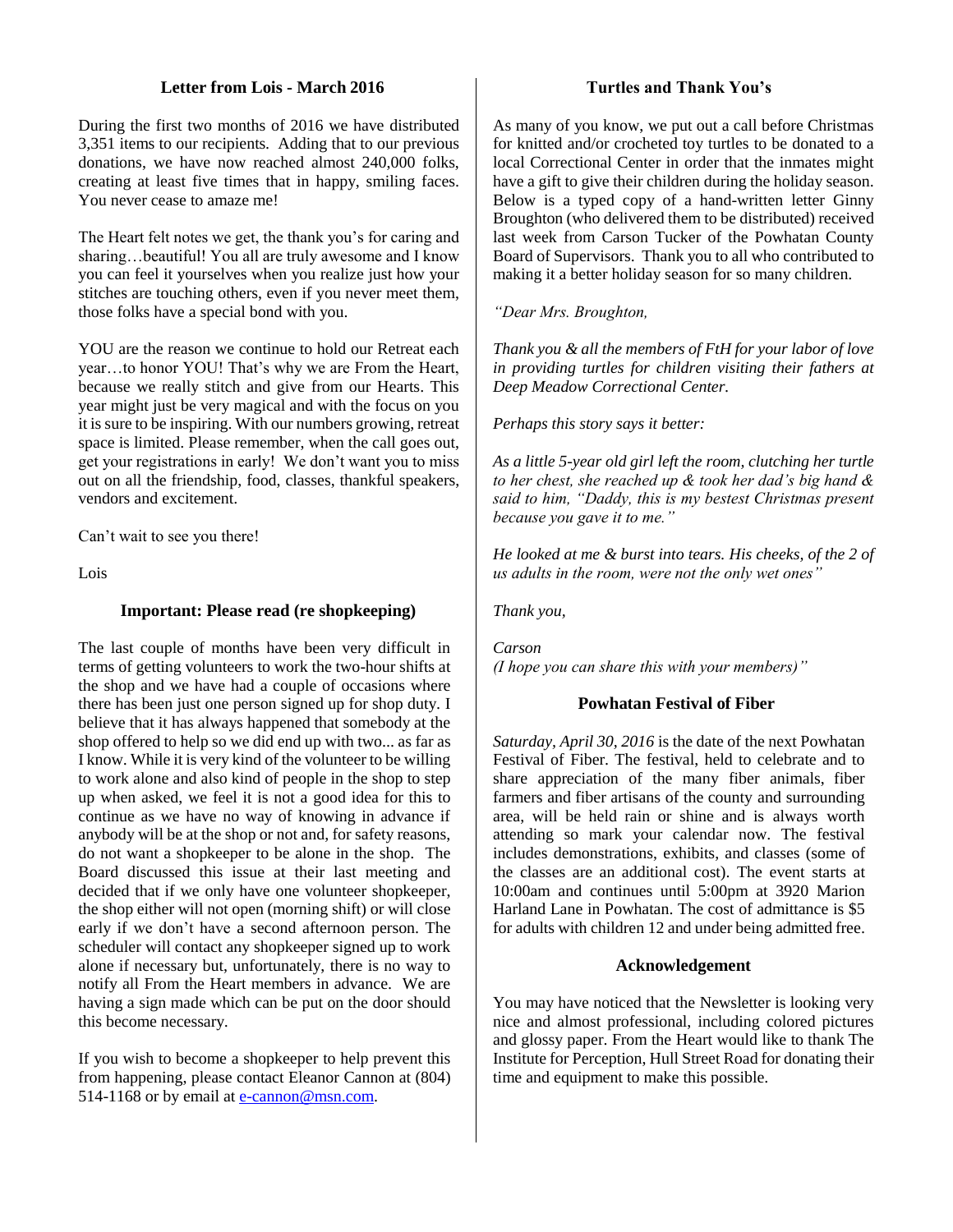# **Schedulers Needed**

Schedulers are responsible for ensuring that the shop is properly 'staffed' with two people on duty for each shift while the shop is open. Each scheduler takes on one month at a time in rotation.

Contact any one of the current schedulers for more information.

Tricia Ennis, [ennis1000@verizon.net](mailto:ennis1000@verizon.net) Eleanor Cannon[, e-cannon@msn.com](mailto:e-cannon@msn.com) Ann Robbins, [aerobbins@live.com](mailto:aerobbins@live.com)

#### **Stop by the Shop – "Shop" Hours**

The From the Heart 'shop', which is actually our clubhouse/distribution center, is open every Tuesday, Wednesday, Thursday, and Saturday from 10am until 2pm. It is located at 1114 Westbriar Drive in Henrico Co. When was the last time you sat, stitched and enjoyed the camaraderie? We would love to see you there whenever you can drop by.

See the calendar at the end of this Newsletter for times and places of From the Heart group meetings which are additional to the shop hours.

#### **Current Needs**

**Richmond and Surrounding** area's main need at the moment is for:

New born blankets and hats.

Longer blankets for Chemo and Dialysis blankets. Sizes need to be approx. 30" X 48" for chemo and up to 38" by 68" for dialysis.

**Fredericksburg/King George** has a need for: Baby items Blankets of all sizes up to twin bed size Leg warmers Dressed bears

As always, although these are the current needs, you should feel free to work on whatever you want to make as we can, and will, find a home for anything you donate.

# **Tip of the Month**

#### **Swatching**

So, you are a very diligent knitter or crocheter and always make and launder a swatch when creating a project. However, you hate the thought of throwing out all those swatches so what can you do with them?

The answer is: Pretty much anything you want. Save them in a plastic bag and, when you have a sufficient number, join them to create a mismatched scarf, bag, vest, cardigan or anything you like. Truly a one-of-akind item.

#### **2016 From the Heart Retreat "It's Magic!" Saturday, August 27th - 10:00am – 3:30pm**

We have set the date so mark your calendars NOW to attend our Retreat which will, once again, be held at The Place at Innsbrook. Registration for the Retreat will be \$40 and registration will open on April 18th and will close on July  $15<sup>th</sup>$ .

As with last year, we will be limiting the number of spaces to 200 given the constraints we have on space and the need to ensure that attendees enjoy themselves. We will have vendors, classes, speakers, games, raffles, door prizes, and lots and lots of fun and camaraderie.

Speaking of classes, please contact me (Tricia) at 804-683- 9015 if you would like to volunteer to teach this year. We will need several teachers willing to spend about 20 minutes teaching. We would like both crochet and knitting classes so, if you have an idea or technique that you could pass on to others in a 20 minute class, please let me hear from you ASAP. Indeed, please let me know if you would like to help in any way, e.g. calling Bingo, setting up, taking down…

Registration forms will be included in next month's Newsletter so keep your eyes open for that.  $\odot$ 

#### **Glen's Story**

*I can't believe it's been 10 short years since I became involved with From the Heart. My life was changing; getting ready to retire, expecting my first grandchild (some of you remember Trey) and my mother stopped knitting. I wanted to make Trey a blanket and a sweater. What was I thinking as a new knitter? My daughter said 'what are we going to do for dishcloths now that Grammie doesn't knit anymore'? Thus a knitter was born. I frequented a knit shop in Powhatan and hooked up with ladies that I still knit and crochet with every week. Yes I now crochet also! I met a lady in Ben Franklin (Sue Fowlkes) who introduced me to From the Heart and, of course, Lois Moore. It has been a blessing for me to be surrounded by such generous, caring, and talented folks.*

*Today I attend four groups who share the love of this craft and the fellowship of getting together. Over 10 years I have learned so much but still consider myself a beginner to intermediate knitter/crocheter. There are so many lovely yarns and so many projects to do that I hop around quite a bit. That's OK right? It keeps me from getting into trouble. Thanks to everyone who has helped me for being so*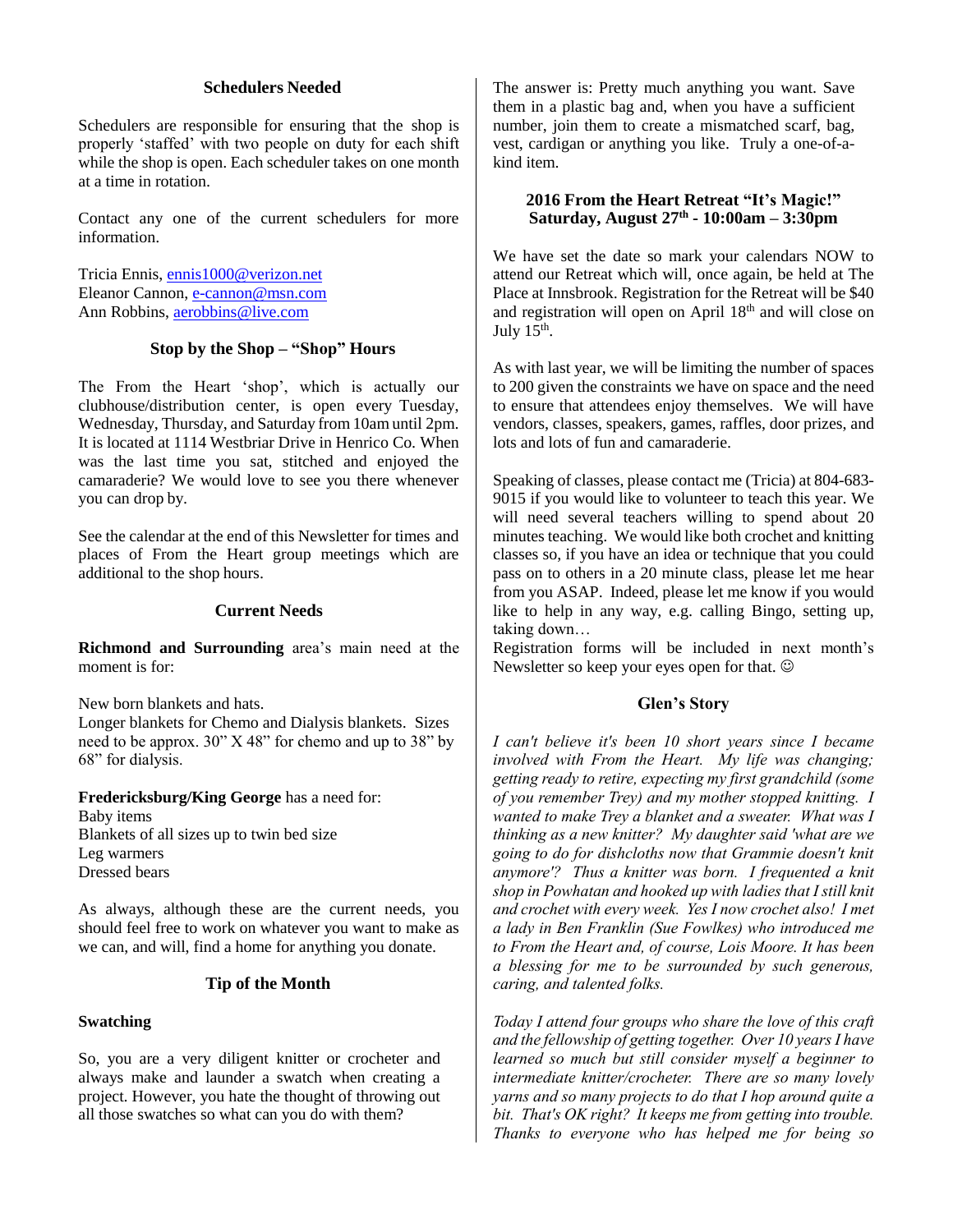*patient. My other hobbies and having four grandchildren keep me active. Trey is now 9 and knits with me sometimes.*  Last year he made a scarf to wear to school. Can you all *remember him sitting on the floor in the shop rolling balls of yarn around?*

*That's my story in a nutshell. I look forward to seeing you at the shop. It is such a comfortable and welcoming place to be.*

# *Glen Allen*

Each month, we like to include a member's story about how they found and joined From the Heart. If you would like your story to appear in the newsletter, please send it to me at ennis1000@verizon.net or you can leave it in an envelope (with my name on it) on the desk at the shop. Also, let me know when you send it, if you want your name published alongside your story or not.

# **From the Heart Fredericksburg "Waste Not" Workshop**



**Date:** Saturday March 26, 2016

**Time**: 10:00 a.m.–4:00 p.m.

**Location**: Ruritan Building —5994 Plank Road, Fredericksburg, between Battlefiled Dental and the Fire Station just east of Andora Drive on Rt. 3.

Yarn swap and learn new stitching techniques, like Bavarian crochet!

The workshop will also be a Dollar Daze Donation Day! (see below)

We will have yarn, patterns and help available. We are doing a yarn swap so bring those skeins you don't like and swap for something you would like to work with.

See how leftovers can make up into useful beautiful items. All items completed will be delivered to various groups in the community.

Bring your tools and a dish to share and come for a fun filled day! Plates, napkins, cups, bowls, utensils, coffee, hot tea and bottled water will be provided. The building has a large kitchen for our use.

Various demonstrations will be given. We will need both a setup and clean up team so let us know which you are able to help with.

Everyone is welcome so bring your friends and relatives. For more information or to volunteer to demonstrate, contact Pam at 540.661.7967 or email at [pegreswolde@comcast.net.](mailto:pegreswolde@comcast.net) We hope to see you there!

# **Fredericksburg Dollar Daze Donation Day**

Saturday, March 26, the From the Heart Waste Not Workshop will also be a Dollar Daze Donation Day from 10am until 4pm.

The concept is quite simple - we have received many books, patterns, needles, yarn... over the last couple of years. These are high quality items but they are not suitable for use in the making of the items we donate. During the workshop, we will be offering you a chance to come take a look and pick up any of these items you would like to have for your personal use for a small donation. This is an excellent opportunity for you to spend time with friends and 'shop' at the same time.

We plan to set up these items and mark them with a small sign to indicate what we would suggest as the minimum donation for the item. The entire process should be an easy one. The donation box will be set up near the items so you will just need to select what you want and pop your donation into the box.

A few of the items we will have available..... knitting needles, pattern books and magazines, quilting supplies, and a variety of yarns.

Come and help yourself to something nice and help From the Heart not only clean up the supply but have a few more dollars available to purchase yarn we can use to make items we can donate to those who need them.

# *Directions to 'Waste Not Workshop/Dollar Daze'*

From Central Park head west on Route 3 to the Ruritan Building. It is approx. 10 minutes west of Central Park.

You will pass a shopping center on right with CVS and McDonald's, a short while later you will pass a traffic light at Gordon Road. Next you will see Walgreens' on left and Harrison Crossing shopping center on the right.

Once you pass this shopping center get in left lane. At the 2nd traffic light you will see an Elementary school on the right and you will be turning left. Do a U-turn at this light. There will be a **dentist office, the Ruritan building and a fire station**. There is plenty of parking at the building.

Questions? Call Pam at540.661.7967 or 540.972.3602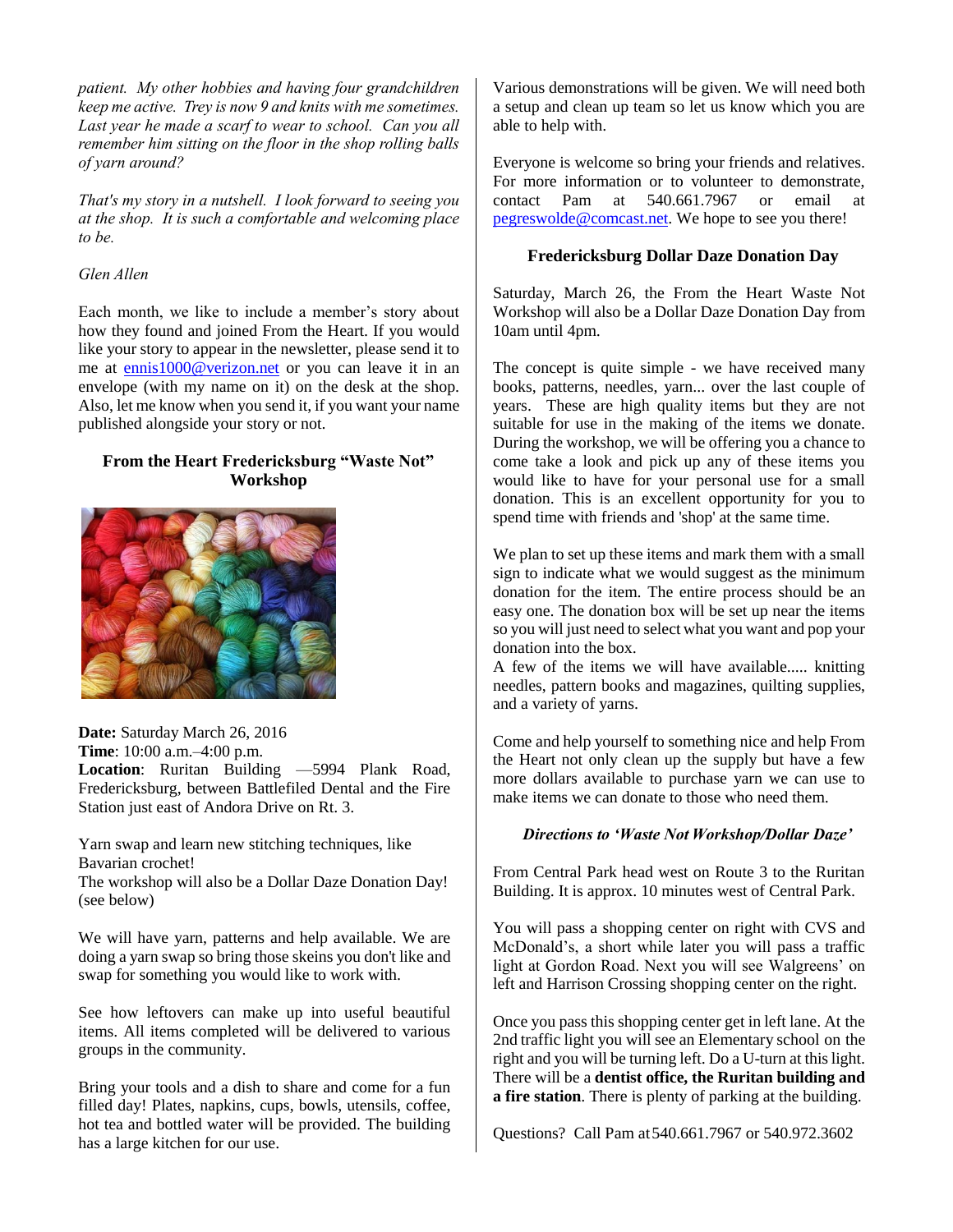# **March 2016 Scheduler**

Tricia Ennis is the March scheduler. Please contact her a[t ennis1000@verizon.net](mailto:ennis1000@verizon.net) or by phone at (804) 683-9015 if you have two hours this month to volunteer at the shop. We are in the process of transitioning away from using the white board at the shop so please do call or email Tricia if you wish to volunteer.

# **Winner of the Shop keeping Prize**

The winner of the February shop-keeping prize is Ann Wynne. Congratulations, Ann! There will be a nice bag of yarn at the shop for you to pick up for a special project.

To have your name entered in our monthly drawing, all you need to do is volunteer two hours of your time to be a shopkeeper. Contact Eleanor Cannon at (804) 514-1168 or by email at [e-cannon@msn.com](mailto:e-cannon@msn.com) if you want to volunteer and have a chance at winning this prize. Eleanor will arrange for you to be trained and to work your first couple of shifts with somebody who already knows the ropes.

# **Donation Inventory Numbers Through February, 2016**

| Previous Total |                     |
|----------------|---------------------|
|                | February 2016 1,559 |
|                |                     |

# **Drop Stitch Leftover Blanket By Pam Greswolde**

This works up great with all types of leftovers. As you can see in the picture, I chose to do 2 rows of each color but you could do more. I suggest at least 2 rows so that you see the pattern. The sample was made with all worsted weight yarn but it works well mixing types of yarn.

# **Supplies:**

- Various color yarn of any type, weight or amount
- Any size hook (Sample was made with a K hook)

Chain to desired length ensuring an even number of stitches  $+3$ 

**Row 1:** DC in 4<sup>th</sup> ch from hook and in each stitch across. You should have the beginning ch and an even number of DC stitches. Chain 3 and turn.

**Row 2:** DC in first DC of previous row and in each DC across to the end, ch 3 and turn.

**Row 3:** DC in first DC of previous row. The next stitch is a DC in the next stitch in the row 2 below current row. (See illustration). \*Dc in the next DC of previous row, DC in the next stitch in the row 2 below current row. Repeat from \* to the end of the row, ch 3 and turn.

**Row 4:** DC in first DC of previous row and in each DC across to the end, ch 3 and turn.

**Row 5:** DC in first DC of previous row. The next stitch is a DC in row 1. (See illustration). \*Dc in the next DC of previous row, DC in next stitch of row 1. Repeat from \* to the end of the row, ch 3 and turn.

Repeat rows 4 & 5 until length desired



Row 3

Row 1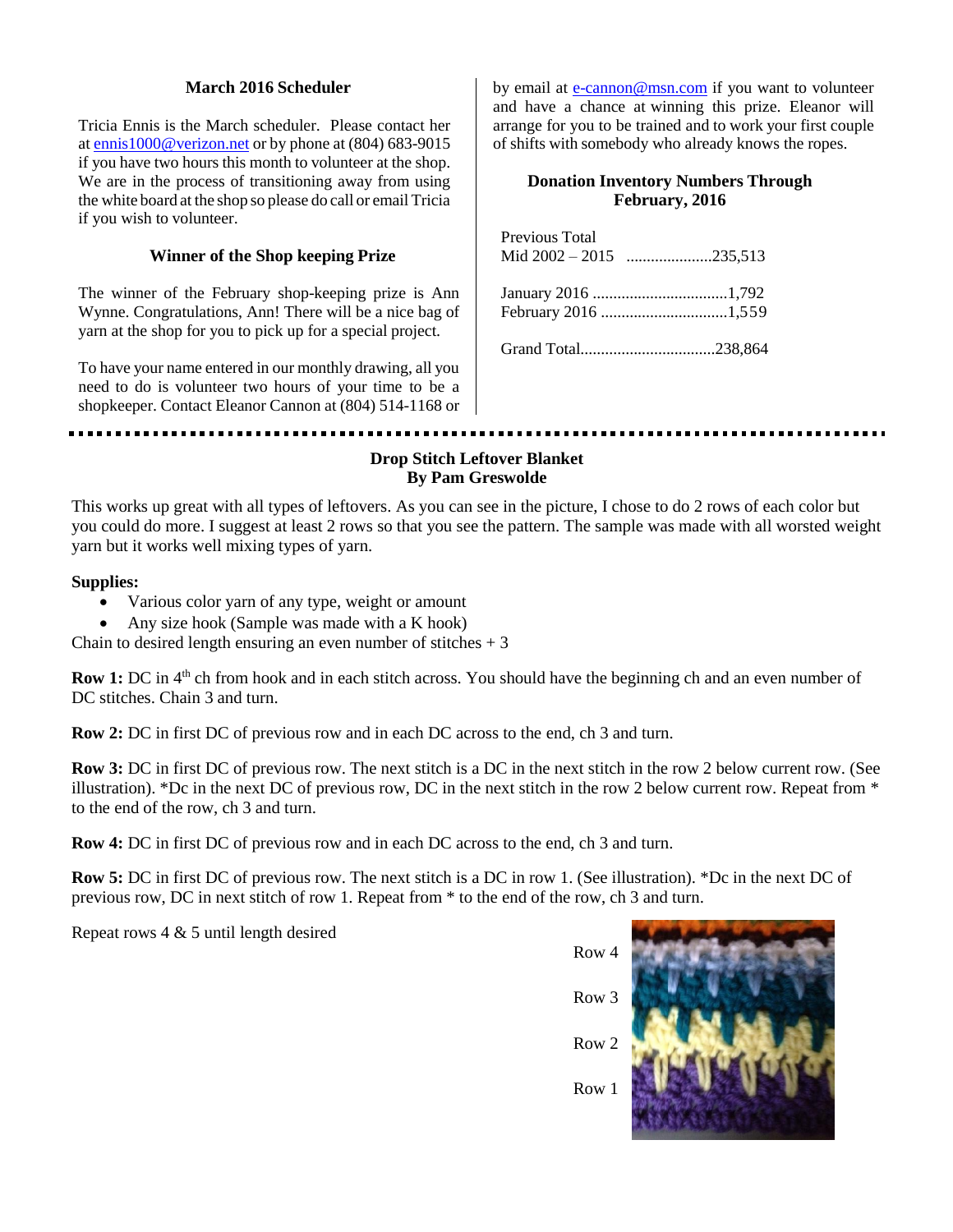# **Warm Thoughts Blanket**

# *LarissaKarp*

Blanket size may be altered by adding additional stitches in multiples of 18 or by using a larger or smaller gauge of yarn and needle.

# **Gauge**:

12 sts and 16 rows  $=$  4 inches Needles (US 11) 2 strands of yarn in pat.

**Instructions**: With 2 strands of yarn, cast on 118 sts

**Notes**: For baby blanket use single strand yarn and appropriate needle size…….change colors after every pattern set (rows 1-24)

On RS rows, instructions between the asterisks should be repeated until there are 5 sts remaining on row, then K5

| <b>Pattern</b>   |               |     |                                   |     |
|------------------|---------------|-----|-----------------------------------|-----|
| #1               | right<br>side | K5. | $*K15. P3.*$                      | K5. |
| #2               |               | K5. | K all knit sts and P all purl sts | K5. |
| #3               |               | K5. | $*K15. P3.*$                      | K5. |
| #4               |               | K5. | K all knit sts and P all purl sts | K5. |
| #5               |               | K5. | $*K3.$ P15.*                      | K5. |
| #6               |               | K5. | K all knit sts and P all purl sts | K5. |
| #7               |               | K5. | $*K3.$ P15.*                      | K5. |
| #8               |               | K5. | K all knit sts and P all purl sts | K5. |
| #9               |               | K5. | *K3. P3. K12.*                    | K5. |
| #10              |               | K5. | K all knit sts and P all purl sts | K5. |
| $\overline{411}$ |               | K5. | *K3. P3. K12.*                    | K5. |
| #12              |               | K5. | K all knit sts and P all purl sts | K5. |
| #13              |               | K5. | $*P6. K3. P9.*$                   | K5. |
| #14              |               | K5. | K all knit sts and P all purl sts | K5. |
| #15              |               | K5. | $*P6. K3. P9.*$                   | K5. |
| #16              |               | K5. | K all knit sts and P all purl sts | K5. |
| #17              |               | K5. | *K9. P3.<br>K6.*                  | K5. |
| #18              |               | K5. | K all knit sts and P all purl sts | K5. |
| #19              |               | K5. | *K9. P3.<br>$K6.*$                | K5. |
| #20              |               | K5. | K all knit sts and P all purl sts | K5. |
| #21              |               | K5. | $K3. P3.*$<br>$*P12.$             | K5. |
| #22              |               | K5. | K all knit sts and P all purl sts | K5. |
| #23              |               | K5. | *P12. K3. P3.*                    | K5. |
| #24              |               | K5. | K all knit sts and P all purl sts | K5. |

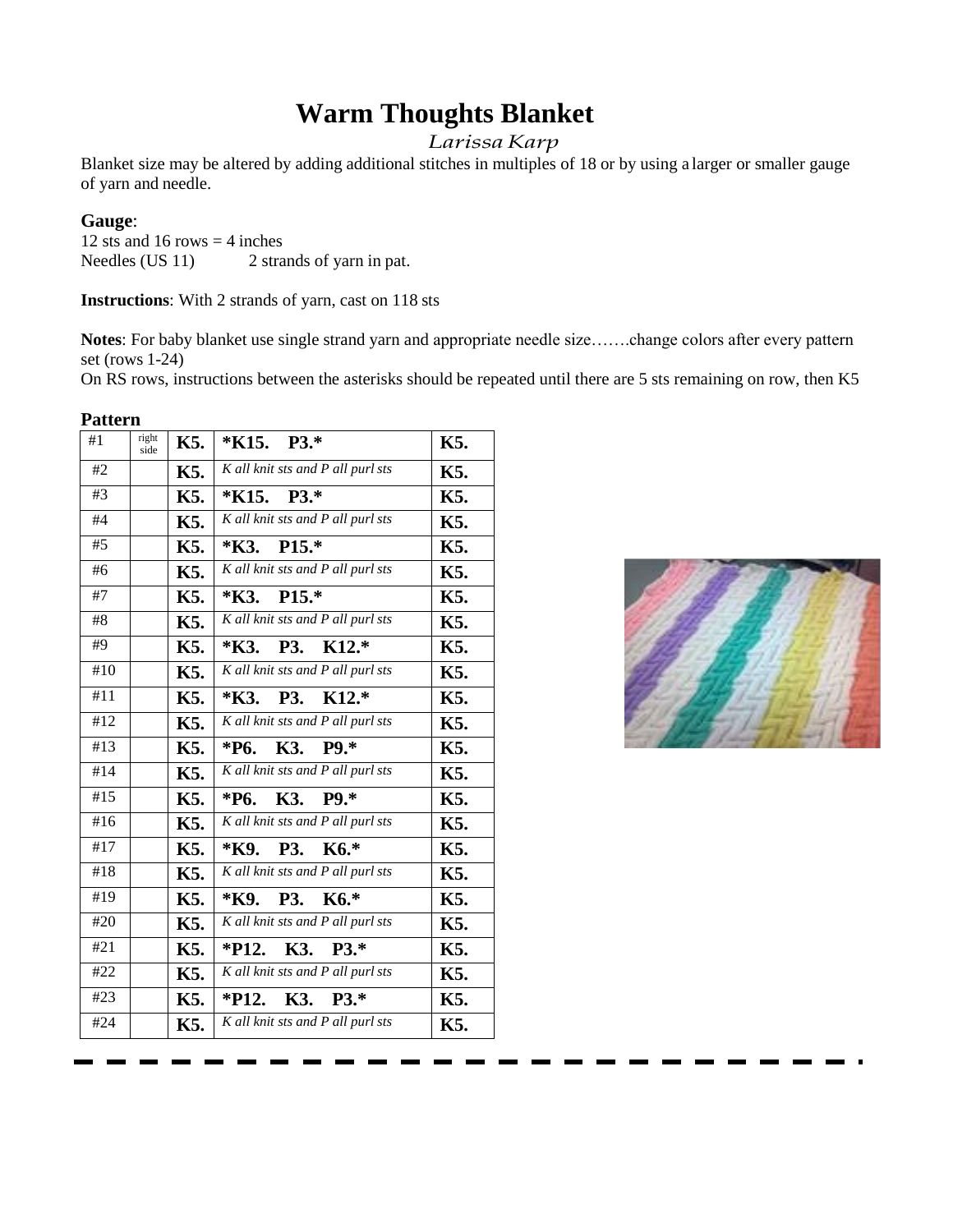| <b>March 2016</b><br>From the Heart Local Group Times   |                                                                                                                                                                                                                  |                                                                                                                                                                                                                                                           |                                                                                                                                                                                                                                                                                   |                                                                                                                                                                                             |                                                                         |                                                                                                   |
|---------------------------------------------------------|------------------------------------------------------------------------------------------------------------------------------------------------------------------------------------------------------------------|-----------------------------------------------------------------------------------------------------------------------------------------------------------------------------------------------------------------------------------------------------------|-----------------------------------------------------------------------------------------------------------------------------------------------------------------------------------------------------------------------------------------------------------------------------------|---------------------------------------------------------------------------------------------------------------------------------------------------------------------------------------------|-------------------------------------------------------------------------|---------------------------------------------------------------------------------------------------|
| <b>Sunday</b>                                           | <b>Monday</b>                                                                                                                                                                                                    | <b>Tuesday</b>                                                                                                                                                                                                                                            | Wednesday                                                                                                                                                                                                                                                                         | <b>Thursday</b>                                                                                                                                                                             | <b>Friday</b>                                                           | <b>Saturday</b>                                                                                   |
|                                                         |                                                                                                                                                                                                                  | $\mathbf{1}$<br>Chesterfield Heights Community Center<br>$2:00 - 3:30$<br>Martin's @ Chippenham Crossing Center<br>5:30-7:30pm<br>Prince George Library 2:00 - 4:00 pm<br>Tuckahoe @ Shop 6:30-8:30 pm                                                    | 2 Colonial Heights Senior Center<br>10-noon<br>Colony Critters', Patriot's Colony in<br>Williamsburg. 1:3pm<br>ElmCroft Retirement 1:30<br>Michael's, Midlothian Tnpk. &<br>Courthouse Rd. 12:00-3:00<br>Mathews Group, Rescue Squad<br>Bldg, Hudgins, VA<br>10:30 am $- 2:00$ pm | 3<br>Hopewell Library 6pm - 8pm<br>Five Rivers Fiber Guild, Burgess<br>$1 - 3pm$<br>Mall Group Chesterfield Towne Center<br>(food court) 9-noon<br>Panera Bread Midlothian<br>$6 - 8:00$ pm | $\overline{4}$<br>Starbucks<br>Huguenot Rd<br>11 am-1:30pm              | 5 Atlee Angels<br>Legacy Park<br>$1-3$ pm<br>Starbucks<br>Oxbridge Square<br>$10 -$ noon          |
| 6                                                       | 7 Carson Library Group 3-5 pm<br>The Crossings at Bon Air 2.00<br>Farmville Baptist Church<br>132 N Main St, Farmville, 5:00pm<br>Hillcrest UMC 10-12<br>Midlothian Women's Group<br>Starbucks (inside Kroger)10 | 8<br>Martin's @ Chippenham Crossing Center 5:30-<br>7:30pm<br>Tuckahoe @ Shop 6:30-8:30 pm<br>Chesterfield Heights Community Center 2:00-<br>3:30<br>Fredericksburg Wegman's<br>2nd FI Food Court - 11:30a - 2:30p<br>Montpelier Crafters 1 - 3pm         | 9 Colonial Heights Senior Center 10-<br>noon<br>Dinwiddie Library 1:00-3:00pm<br>B'mill/Woodlake<br>Clover Hill Library 6.30 - 8 pm<br><b>Chesterfield Needlework Friends</b><br>Central Library, Lori Rd. 1pm -<br>2.30pm                                                        | 10<br>Chamberlayne Hts. United Meth Church<br>$1:30 - 3:00$ pm<br>Hopewell Library 10am - noon                                                                                              | 121tarbucks<br>Huguenot Rd<br>11 am-1:30pm<br>Kay's Krafters 1-5 pm     | 12 Louisa Group<br>Hardee's<br>$10 -$ noon                                                        |
| 13<br>King George<br>- Peace Lutheran<br>Church 3 - 5pm | 14 Hillcrest UMC 10-12<br>Farmville Baptist Church<br>132 N Main St, Farmville, 5:00pm<br>The Crossings at Bon Air 2.00<br>Carson Library Group 3-5 pm<br>Southside Angels<br>Emporia YMCA, 2-4 pm               | 15<br>Martin's @ Chippenham Crossing Center<br>5:30-7:30pm<br>Tuckahoe @ Shop 6:30-8:30 pm<br>Chesterfield Heights Community Center 2:00-<br>3:30<br>Prince George Library 2:00 - 4:00 pm<br>Fredericksburg Wegman's<br>2nd FI Food Court - 6:30 - 8:30pm | 16<br>Colonial Heights Senior Center 10-<br>noon<br>ElmCroft Retirement 1:30<br>Michael's, Midlothian Tnpk. &<br>Courthouse Rd. (craft room)<br>12:00-3:00                                                                                                                        | 17<br>Hopewell Library 6pm - 8pm<br>Mall Group Chesterfield Towne Center<br>(food court) 9-noon<br>Panera Bread Midlothian<br>$6 - 8:00$ pm                                                 | 18<br>Starbucks<br>Huguenot Rd<br>11 am - 1:30 pm                       | 19 Starbucks<br>Oxbridge<br>Square<br>$10 -$ noon<br>Atlee Angels - Legacy<br>Park<br>$10 -$ noon |
| 20                                                      | 21<br>Hillcrest UMC 10-12<br>The Crossings at Bon Air 2:00<br>Farmville Baptist Church<br>132 N Main St, Farmville, 5:00pm<br>Carson Library Group 3-5 pm                                                        | 22 Martin's @ Chippenham Crossing Center<br>5:30-7:30pm<br>Tuckahoe @ Shop 6:30-8:30 pm<br>Fredericksburg Wegman's<br>2nd FI Food Court - 11:30a - 2:30p<br>Chesterfield Heights Community Center 2:00-<br>3:30                                           | 23<br>Colonial Heights Senior Center 10-<br>noon<br>B'mill/Woodlake<br>Clover Hill Library 6.30 - 8 pm<br>Dinwiddie Library 1:00-3:00pm                                                                                                                                           | 24<br>Hopewell Library 10am - noon<br>Summerhill Retirement<br>1:30-3:30 pm                                                                                                                 | 25<br>Kay's Krafters 1-5 pm<br>Starbucks<br>Huguenot Rd<br>11 am-1:30pm | 26<br>Redeemer Lutheran<br>Redbridge Rd<br>Upstairs Conf. Room<br>$9 - 11$ am                     |
| 27<br>King George<br>- Peace Lutheran<br>Church 3 - 5pm | 28 Hillcrest UMC 10-12<br>Carson Library Group 3-5 pm<br>Farmville Baptist Church<br>132 N Main St, Farmville, 5:00pm<br>The Crossings at Bon Air 2.00<br>Southside Angels<br>Emporia YMCA, 2-4 pm               | 28<br>Chesterfield Heights Community Center 2:00-<br>3:30<br>Martin's @ Chippenham Crossing Center<br>5:30-7:30pm<br>Tuckahoe @ Shop 6:30-8:30 pm                                                                                                         | 30 Colonial Heights Senior Center<br>10-noon                                                                                                                                                                                                                                      | 31<br>Hopewell Library 6pm - 8pm                                                                                                                                                            |                                                                         |                                                                                                   |